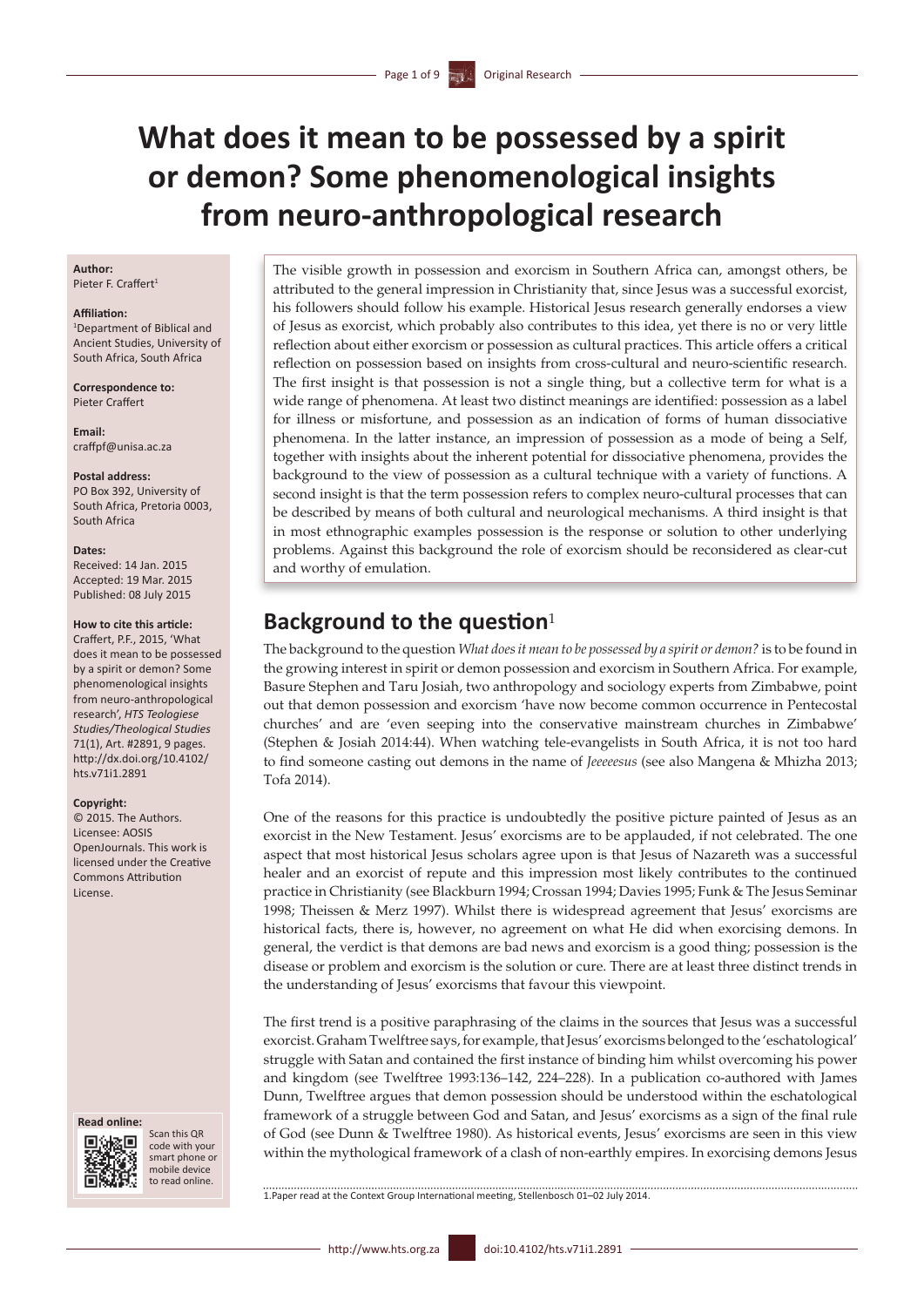was establishing the kingdom of God and performed a first coup d'état against Satan.

A second trend is to take Jesus' exorcisms as acts of political resistance. Richard Horsley regards Jesus' exorcisms, in particular the Beelzebul pericope, as a political act and more precisely they can be understood as a form of resistance and the symbolic defeat of Roman rule (Horsley 2008:85). Horsley is not the only one who finds in Jesus' exorcisms a positive symbolic act of imperial resistance. John Dominic Crossan also sees the unmistakable symbolism of resistance in consigning Legion to the swines (see Crossan 1994:90). According to this view, Jesus' exorcisms are a solution to imperial domination supporting a programme of imperial resistance.

A third trend considers Jesus' exorcisms to be acts of psychosomatic healing of two distinct kinds of disorders: conversion disorders and multiple personality disorders (now known as dissociative identity disorder). The best recent proponent of this trend is Steven Davies, who argues that stories about the healing of blindness, deafness, paralysis, dermatitis and excessive menstrual bleeding can be seen as the curing of 'conversion disorders' (Davies 1995:70). Demon possessions, which, on the scale of dissociative disorders, have to do with radical changes in individual self-identity, are seen as 'multiple personality disorders' (see Davies 1995:78ff.). These are the categories of the *Diagnostic and Statistical Manual of Mental Disorders, Revised Edition (DSM-III-R)* of the American Psychiatric Association (APA 2000). People were healed because they had faith in Jesus as healer. Most of the illnesses cured by Jesus probably were conversion or somatisation disorders and Davies makes an important assumption in this regard: 'The characteristics of such people were probably the same then as they are now' (Davies 1995:71). Donald Capps writes that the term conversion disorder describes a wide category of conditions in which either motor or sensory functions are impaired without an identifiable neurological or medical condition. Paralysis, blindness, deafness and seizures without such identifiable causes occur whilst uncontrolled menstrual blood flow could be an example of an undifferentiated somatoform disorder. These conditions constitute real physical disabilities because, as Capps (2008:13) emphasises, 'the mind *can* and *does* create genuine physical symptoms that are not due to external factors such as viruses, bacteria, parasites, food poisoning and the like'. Whilst admitting to the scarcity of data, Keir Howard suggests that 'the majority of the conditions which were treated [*by Jesus*] were ... cases of what are called conversion disorders' (Howard 2001:285). In this view Jesus treated known psychiatric disorders and was successful because such disorders are readily treatable through therapy.

However, it is remarkable that, whilst there is agreement that Jesus was an exorcist, there is no agreement on what he did as an exorcist. Put differently, whilst there is agreement that the exorcisms are historic, there is no agreement on what is regarded as historical. Despite the fact that his exorcisms are understood in such diverse terms, the fact that Jesus was a

successful exorcist sets for many an example to be followed. In other words, even though historical Jesus scholars do not agree on what the exorcisms mean, the positive endorsement of Jesus as exorcist probably contributes to the on-going practice in churches today.

The Christian tradition (like the Jewish and Muslim traditions) sees possession mostly in negative terms as a disease with demonic or hostile forces that require exorcism or the driving out of the invading entities as the cure (see Bourguignon 2004a:141; 2004b:562; Sluhovsky 2011:78). This view, as Linda Giles (2004) points out, has some serious consequences:

The Christian emphasis on the exorcism of demons has made it difficult to understand that in many non-Western traditions possessive spirits are often not viewed as demonic and that treatment often involves appeasement or negotiation rather than exorcism. Similarly, Christians often fail to see the similarities between Christian possession by the Holy Spirit and spirit possession in other contexts. (p. 232)

Perhaps the most important of the consequences is that the underlying logic of problem-solution is not questioned. It is simply taken for granted that exorcism is an acceptable and adequate response to a *problem*. Thus, whilst Jesus' exorcisms are hailed as resistance to oppression or celebrated as a victory over the kingdom of Satan, nobody wonders whether exorcism, as a particular reaction to possession, is perhaps itself a form of exploitation and abuse. In view of the increasing practice of exorcism today, nobody asks whether the spectacular public driving out of spirits or demons is such a praiseworthy thing. It will briefly be shown that exorcism is in fact only one kind of reaction to possession. But, whilst attention is mainly focussed on exorcisms, *What is possession?* is hardly ever asked.

The aims of this article are to reflect on possession as the framework for exorcism and to show that a different understanding of what possession is could place exorcisms in a new context. Together with the anthropologist Morton Klass (2003:3) I therefore want to ask the question: 'What is actually happening when an individual is said or observed to be "possessed" by a "spirit," a "god," or some other "noncorporeal entity"' such as a demon? The implication of this question is that what the nature of possession is cannot be understood simply from the first-person reports or experiences. Instead, researchers should be looking at what goes on in the world of possession, both on the ground and in scholarly, academic and clinical discussions. In this article certain possession beliefs and practices as well as the intellectual understanding thereof will be introduced briefly. It will be suggested that a critical reflection about possession can contribute to a critical evaluation of possession and exorcism as practised in Christianity today. Also, an understanding of possession as a neuro-cultural phenomenon can provide a framework for seeing the New Testament exorcism stories in a different light. For these reasons it is necessary to ask, *What does it mean to be possessed by a demon or spirit?*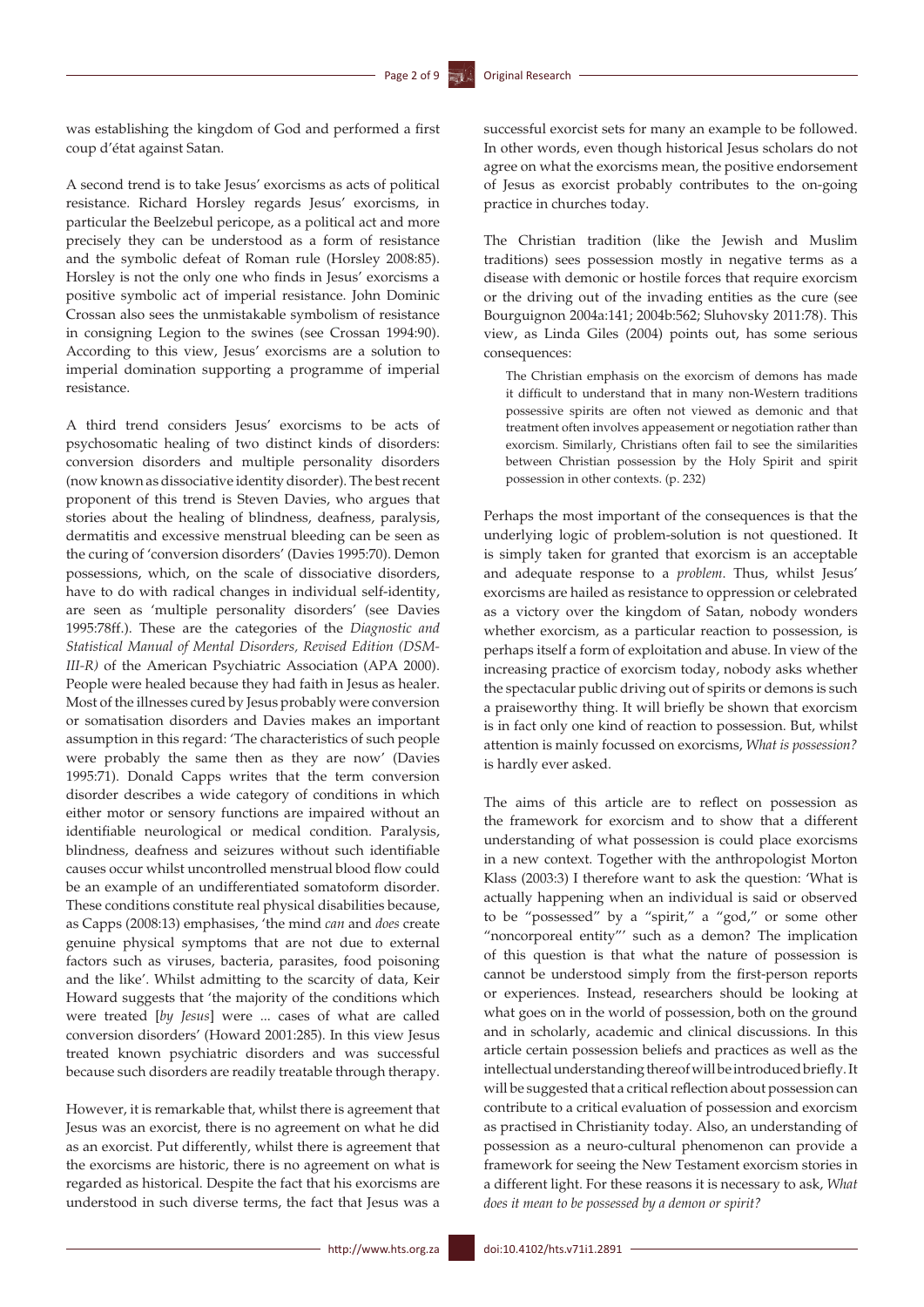### **Possession states amongst the people of the world**

Belief in possession is found in 77% of a sample of 488 societies (see Bourguignon 2004a:137). However, the ethnographic literature 'reveals many different varieties of possession belief' (Cohen & Barrett 2008:25; see Salman 1968:197). Spirits that engage in possession include a wide range of spirit types and characters. They might be spirits of the living or the dead or greater or lesser gods; they might be the souls or ghosts of people who have passed away, including both ancestors and unrelated persons, and they might be from inside or outside the society. Some are supernatural entities that have never been human beings. These spirits may be conceived as benevolent or malevolent (such as angels or demons) (see Bourguignon 1968:11; Giles 2004:229). It is hard to find an explanation for or elaboration of what spirits or demons are in any particular tradition (such as the Christian tradition or the New Testament). They just *are* there. They are, in the words of Leistle, 'not conceptually well defined but rich in cultural atmosphere' (Leistle 2014:79).

In many if not most instances of possession in the ethnographic record, possession takes the form of a spirit (or entity) entering a person's body and replacing the agency (that is, the mind, soul or spirit) of the host, thereby causing a change in identity (see Cohen 2008:8). This kind of possession is based on the human capacity for dissociation:

Dissociation is a psychological mechanism, producing an alteration of consciousness, so that there appears to be a discontinuity of identity, accompanied by alterations in self presentation and appearance, in sensations such as analgesia, in memory and more. Dissociation is seen in normal individuals as well as in pathological cases ... We know it to be a universal human capacity that, like other such capacities, is culturally modulated. (Bourguignon 2004b:558)

Dissociation is a term used to describe 'both a set of behaviors and experiences involving functional alterations of memory, perception and identity as well as the psychophysiological processes presumed to underlie these phenomena' (Seligman & Kirmayer 2008:32). It should be noted that this kind of possession contains a spectrum of possession concepts from fusion (the spirit becomes part of the medium) to oscillation (where spirit and medium vie for control) and displacement (where the own self is overshadowed). Displacement, where one agent replaces another and animates the borrowed body, is by far the most pervasive model of possession in the ethnographic record (see Cohen *et al*. 2008:29, 32) and is rooted in a mindbody dichotomy (see Bourguignon 2004a:137). An intuitive person–body dualism and the capacity to employ concepts that represent the autonomy of a person's identity are some of the cognitive mechanisms that constrain this kind of possession (see Cohen 2008:10–13).

In ethnographic contexts the term possession is, however, often used to describe misfortune in general or a variety of illness conditions in particular (see e.g. Giles 2004:228). For example, Mangena and Mhizha point out that 'Africans believe that all illness and misfortune are caused by malignant forces like ancestral spirits' (Mangena & Mhizha 2013:138). Lewis shows that possession is used in many cultures to explain minor maladies, even something as trivial as constipation, whilst there is no indication of trance or dissociation (see Lewis 2003:28; see Winkelman 2009:218). Examples of common illnesses described as demon possession in the New Testament include Mark 9:14–28 (the mute spirit), Matthew 17:14–21 (the boy with epilepsy/ moonstruck) and Luke 9:37–43 (the unclean spirit) (see also Cohen 2008:5). Here possession is a label for something else, namely, misfortune and illness which could have a different cause from dissociation.

To make sense of the possession spectrum, anthropologists suggested numerous categories of possession beliefs or experiences (see Leistle 2014:57). Bourguignon distinguishes between Possession (or non-Trance Possession) and Possession Trance. The first results from negative changes in physical health, whilst the second is characterised by an alteration in the state of consciousness and behaviour (see Bourguignon 2004a:137). By focusing on the 'basic causal structures' that characterise them, Cohen distinguishes between 'pathogenic possession' and 'executive possession' (Cohen 2008:9) respectively. Pathogenic possession, she suggests, is based on the idea that the spirit 'is primarily and most basically represented as a contaminating substance or essence (material or immaterial)' (Cohen 2008:14) entering the body. Therefore, she argues, it makes use of the very same cognitive mechanisms about contamination that are universally to human beings. Research shows that contaminants (such as poisons, germs and irritants) evoke a strong fear and response of disgust or revulsion in children from a very young age. It makes sense to think that actual illness conditions can easily be described as possession along the lines of these cognitive structures.

All of these distinctions contain some valuable insights that help to categorise possession in terms of possible causal features. What they all illustrate is that the term possession is used to describe a wide range of distinct human phenomena. On the one hand it is used for an identifiable condition of spirit possession, and on the other hand as a label for illness or misfortune in general. Many more distinctions in the ethnographic record can be noted. For example, during a large part of the history of the Christian church, a clear distinction was made between diabolic and divine possession: the Holy Spirit could penetrate the heart itself, whilst demonic agencies could only penetrate the body (see Sluhovsky 2011:79). During the Renaissance Christians believed that holy men could not be entered or possessed by the devil; they could only be besieged. In some contemporary charismatic groups a similar distinction is made: born-again Christians might be tempted or harassed, but cannot be possessed by an evil spirit (see Csordas 1994:193).

From all of this it should be obvious that one size does not fit all instances of possession. Despite the fact that people use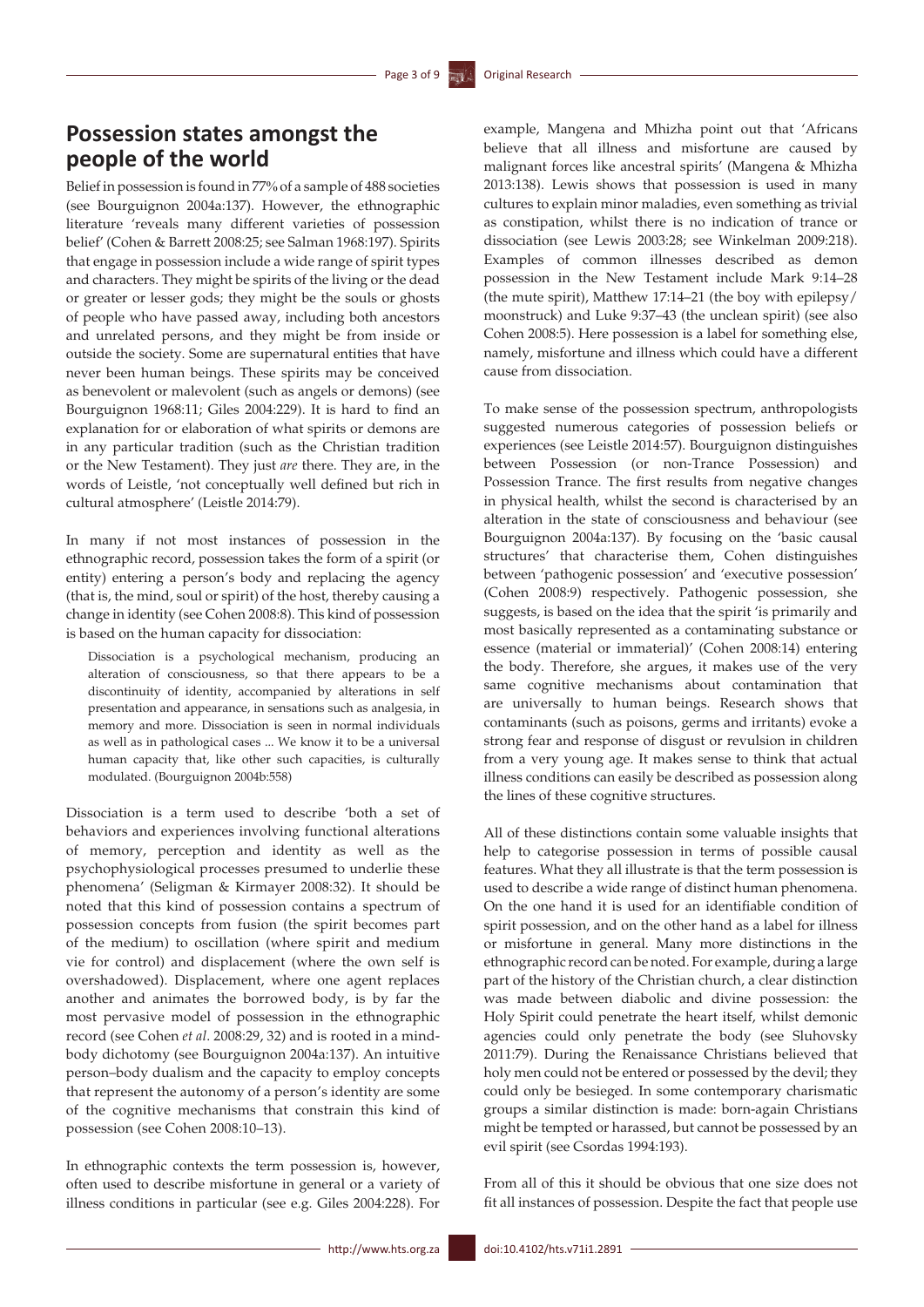the same term for different forms of possession, the neurocultural mechanisms and social processes of these forms are completely different. Misfortune or illness labelled possession is not the same as possession experienced as an instance of dissociation. It will become clear that the term possession is probably not the best one to use for the phenomena at hand. However, before the use of the term is discussed, it is necessary to explore one more interpretive tradition, namely the Western psychiatric tradition.

## **The Western psychiatric paradigm: Dissociative syndromes or disorders**

There is a long tradition in Western medicine of categorising demon or spirit possession under the dissociative syndromes described in the Diagnostic and Statistical Manual of Mental Disorders (DSM). Note that, according to this biomedical framework, spirit or demon possession is probably limited to cases of possession trance (or executive possession), since possession without trance would not be brought to the attention of psychiatrists in normal circumstances.

The *DSM-IV-TR* lists five syndromes under this category: Dissociative amnesia, Dissociative Fugue (loosing knowledge of one's identity and history), Dissociative Identity Disorder (*DID*, formerly Multiple Personality Disorder or *MPD*), Depersonalisation Disorder (the sense that one is not real) and Dissociative Disorder not otherwise specified (*DSM-IV-TR* 2000:519). The term *dissociation* (or *dissociation disorder*) has always referred to a variety of phenomena. On this continuum, dissociative experiences can be seen as

ranging from everyday experiences of absorption like "highway hypnosis" through more intense and prolonged forms of dissociative experience such as depersonalisation and derealization, to more profound dissociative phenomena that include various forms of dissociative amnesia and alterations in identity (e.g., Dissociative Identity Disorder (DID). (Seligman & Kirmayer 2008:32)

For our present purposes, three features of the phenomena in this paradigm are significant.

The first is that dissociative disorders are closely linked to trauma. Some psychiatrists make a case that 'all dissociative disorders are of traumatic origin' (Spiegel & Cardeña 1991:368). In fact, linking dissociative phenomena to trauma dates back to the work of Freud and others of his era. During the 1970s a connection between childhood abuse and dissociative phenomena was made, whilst today it is seen as a built-in defence mechanism against traumatic experiences and all forms of stress. It is therefore regarded as an adaptive mechanism of the brain and/or body. Dissociation allows individuals to protect themselves from traumatic events that they can either not escape from or have been exposed to – thus either present trauma or previously unprocessed trauma. This paradigm favours functional explanations (see Seligman & Kirmayer 2008:35–36).

Secondly, in psychiatry (the discipline that introduced the term *dissociation*) it is 'almost invariably joined with *disorder* that is *mental* illness' (Klass 2003:110). Despite being seen as adaptive, dissociation is generally 'considered pathological' because its main characteristics affect attention, cognition, memory and identity, and 'violate normative (in the dominant, Euro-American ethnic context) expectations of a unitary, coherent, autonomous self' (Seligman & Kirmayer 2008:37). In its manifestation it does not conform to what it means in this context to be an individual, coherent self in control of life.

The third feature is that this paradigm treats dissociative disorders as discreet 'states' instead of complex performances that result from attentional, cognitive and social processes. Dissociation is seen as a *something*, a particular discreet state or entity. Consequently, it can be linked to a specific causal factor, and, as seen above, in most cases the causal factor is trauma. It is something you *have*, not something you *become* or *do*.

Without denying the reality of dissociative disorders, it is now widely acknowledged that dissociative phenomena cover a much wider spectrum than only pathological experiences. The main problem with the use of DSM categories across cultures is the ethnocentric biomedical tendency of ascribing alien experiences as pathologies (see Berenbaum, Kerns & Raghavan 2000 for a discussion). The perspective in medical anthropology and cross-cultural psychiatry which assumes that psychosomatic (or psychiatric) conditions apply universal, has over and over been singled out by cultural relativists for its medicocentrism (see e.g. Lambek 1989:45–47). What is becoming clear is that dissociation as disorder is neither the only nor any longer the dominant view in this paradigm (see Bourguignon 1992). Dissociative Identity Disorder (DID) and possession are similar but not identical – they are two different manifestations of the same human capacity of dissociation (see Winkelman 2009:218). Or, as Bourguignon illustrates with two case histories of child abuse and the use of dissociation as a defence mechanism, 'the cultural theory and resulting therapeutic response remain radically different' which means that 'there is only analogy, not substantial identity of phenomena' (Bourguignon 1989:383). It is also clear from the ethnographic record that dissociation may function adaptively in certain contexts that have nothing to do with trauma and most often are non-pathological (see Seligman & Kirmayer 2008:40–42). Finally, personhood is a cultural product and as many others do not place the same emphasis on a unitary, coherent and autonomous self-identity as in the Western tradition, adopting a different identity is not considered abnormal or pathological everywhere (see Seligman & Kirmayer 2008:42; Whitehead 2011:187).

It has to be noted that even from within this paradigm serious questions are being raised about pathologising possession. For example, a group of South African psychiatrists confronted with possession experiences in a local setting concludes:

We consider dissociation as pivotal in the process of normal construction of an individual sense of self and of communal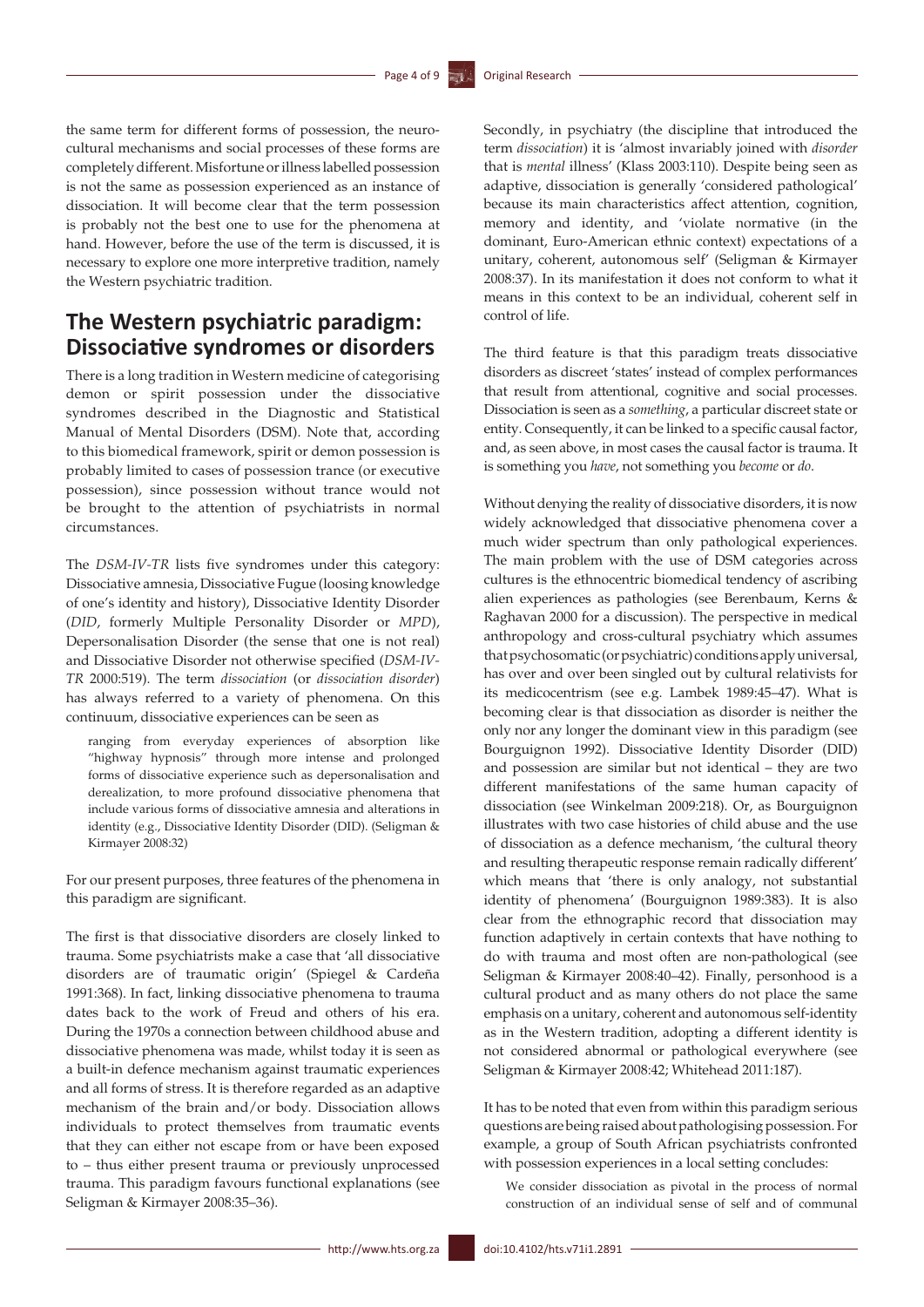identity in the face of conflicting sets of information from various contexts ... Dissociation may therefore be an appropriate tool that maintains a balanced, coherent self-in-society. (Krüger *et al*. 2007:17)

Let me summarise this point: the term dissociation was coined in the psychiatric tradition to describe a disorder (or set of disorders) often associated with trauma. Despite remaining a category in the DSM, there is a growing awareness that pathological cases of dissociation are a subcategory of the human neurobiological and neuropsychological capacity of dissociation. Thus, not all dissociation is pathological. Secondly, more and more psychiatrists are aware of the danger of pathologising a phenomenon that has a positive function in many cultural settings. DID as defined by the DSM and as found in psychiatric settings is not the same as most ethnographic instances of possession. For these reasons it does not make sense to take the DSM category as yardstick to understand, describe or analyse spirit or demon possession instances in most other cultural settings, including in New Testament texts.

All of this does not mean that pathological cases of spirit possession, which are characterised by dysfunctional alterations of identity and other distressing symptoms, do not occur (see Cardeña 2011:290). In cultural contexts that place a high premium on a unified, autonomous and integrated self, dissociation is primarily limited to conditions caused by trauma or stress. However, where cultural practices and knowledge allow or invite spontaneous, playful or other forms of dissociation (such as absorption), non-pathological occurrences of dissociation outnumber the pathological ones by far (see Seligman & Kirmayer 2008:50).

# **The neuro-cultural phenomenology of possession**

The dominant feature of the anthropological study of possession is to see dissociation in its function to articulate certain self–states (see Csordas 1994:222ff.; Seligman & Kirmayer 2008:42). As Krippner (1997) points out, dissociative phenomena are present at many times and in many places and refer to a wide range of experiences. Klass expresses the growing conviction in the following way: '[*T*]he dissociative disorders studied and treated by psychopathologists are illness variants of a normal (that is, a *nondisorder*) capacity of humans to dissociate, by either external or internal suggestion' (Klass 2003:115). He argues that what anthropologists study as 'possession' or 'spirit possession', should be renamed and classified as *Patterned Dissociative Identity* (PDI), a subcategory of Human Dissociative Phenomena (HDP) or just *Dissociative Phenomena* (see Klass 2003:116f). The spectrum of HDP shows that we are dealing with an exceptional human capacity which finds expression as controlled or uncontrolled awareness or dissociation which can be either life-potentiating or lifedepotentiating, can be adaptive or maladaptive, and emerge involuntary or can be sought after.

Klass explains this process by distinguishing between the individual and the person. Dissociation is a consequence

of the emergence of culture and the development of personhood. Personhood is unique to humans, since both humans and animals possess individuality, but only humans possess personhood. Being a member of a society 'transforms a human *individual* into a human *person*' (Klass 2003:24). Person is the 'position occupied by a *human being* in a social structure, the complex formed by all his [*her*] social relations with others' (Klass 2003:111). Personhood can take on different identities, as is evident in dissociative disorders as well as something like hypnosis. Based on this argument, Klass (2003) answers the question 'What is really happening with spirit possession?' as follows:

Well, there is apparently an identity present during what we have come to call 'possession,' and it is as 'real' as any other identity, including yours and mine, for they too are cultural constructs. In DID, the identity constructs are idiosyncratic to the individual and reflects mental illness; in PDI, they are patterned and accessible, usually, to other members of the society. (p. 124)

In other words, when someone culturally (in agreement with cultural practices) patterns his or her identity by means of dissociation, it can be seen as an active, even if unconscious, process of engaging with society.

The anthropologist Bernhard Leistle explains the mechanisms of this process by pointing out that, phenomenologically speaking, HDP (possession) is grounded in the capacity of being a self, because to be a self paradoxically requires the possibility of also being an other; the self exists by virtue of a relation 'to something that is *not us*' (Leistle 2014:62). Constitution of the self and constitution of the other are two aspects of one and the same process — self and other depend on one another (see Leistle 2014:79). He argues that possession can be seen as the transformation of what is experienced as alien (that which threatens the existing order) into an other. In his words:

'we can characterize possession as inspired by an intentionality *to make part of the order what eludes the order* or, in short, to *transform the alien into the other by means of symbolic representation*' (italics original; Leistle 2014:69)

Illness, pain, suffering and affliction are all instances of phenomena that represent the intrusion of the alien into experience (see Leistle 2014:71). Such instances of alienness are spoken of and spoken about when they are transformed into the language of otherness within the symbolic universe or cultural order of the self. When threatened by the alien, the self protects itself by means of possession: 'In becoming possessed, the self finds itself besieged by alienness; it cannot find a meaningful response to the demands storming in on it, and it deteriorates' (Leistle 2014:80). Spirits as 'pre-objects' (Leistle 2014:79) allow the self to reconnect with the cultural world that has become inaccessible in the face of the alien threat. Seen in this way, Leistle suggests, spirit possession is taken as a cultural technique that transforms the alien into an other in a process that removes the threat and protects the self. In this sense possession is a positive cultural tool used in the service of maintaining order.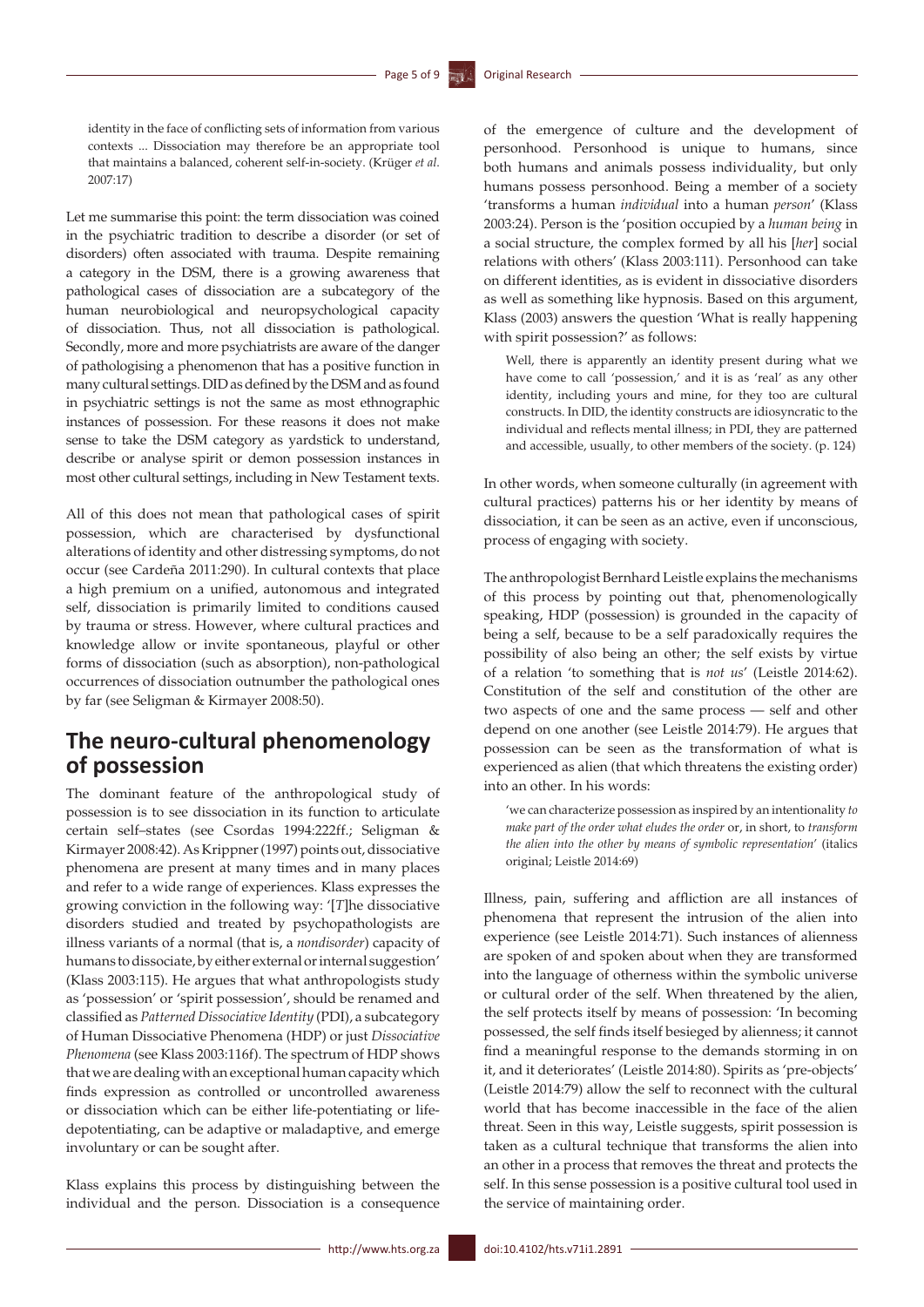Spirit possession is thus an experience where the self claims to be the spirit, and a phenomenological approach allows us to understand the essential structures of such experiences:

On one hand, it allows us to take seriously the claim of the people believing in and practising spirit possession that it exists and that it works. On the other hand, it does not force us to take the logic and rhetoric of possession literally, as it presents itself ... When addressing spirit possession from this perspective we are able to appreciate it as a cultural technique of the self. We are able to acknowledge that it 'makes sense' to have a sociocultural institution of the type 'possession' because we understand cultural existence as necessarily incomplete and partial, therefore related to and challenged by the Alien. Possession as institution is a socially accepted way to respond to that challenge in a patterned and organized, culturally meaningful manner. (Leistle 2014:81)

According to the above argument, possession 'is a mode of being, rather than something one simply has' (Lambek 2010:732). Possession as a dissociative phenomenon can be seen as an alternative way of being a human self or constructing an identity. In different ways Klass and Leistle provide us with language and arguments to take seriously the claim by experients of being possessed whilst understanding the neuro-cultural technologies that are employed in the process of making and remaking their selves. It is not unreasonable to suggest that dissociation served hominids as a way to cope with stressful experiences and, together with the placebo response, enhanced survival and reproduction (see Winkelman 2010:123; 2011:165).

Much of this is confirmed by the anthropological literature. Janice Boddy (1994), for example, remarks:

An issue threading throughout the literature is that of selfhood or identity: how possession creatively resituates individuals in a profoundly alienating or confusing world ... three parties of variable inclusiveness are implicated in any possession episode: a self, other humans, and external powers. The ritual reordering of their relationships is a process of self-construction and healing that takes place on several planes at once. (p. 422)

She shows that possession amongst the Zar in Ethiopia is used by women to assist them in meeting responsibilities and managing problems of everyday life, and to change domestic relations. It can be seen as a form of social protest and power rebellion. 'Most would agree that possession cults are or have become historically sensitive modes of cultural resistance,' she concludes (Boddy 1994:419). The normal self can be suspended, whilst forbidden desires, feelings or behaviour can be expressed in the alternative self during possession (see Seligman & Kirmayer 2008:42).

# **The neuro-cultural structures and mechanisms of dissociation**

The recent interest in neuro-scientific research has generated a body of research into the neurophysiological correlates of dissociation or the neurobiological mechanisms of different dissociative phenomena. Given the spectrum of phenomenon

identified as possession, it is not surprising that more than one structural mechanism has been identified to explain the phenomenon.

The typical questions in this area of research are *What happens neurobiologically during hypnosis? Which neuropsychological systems are activated or deactivated during intense stress or with people suffering from PTSD (post-traumatic stress disorder)?* In the case of possession the question is: *Which structures, mechanisms and systems are activated in cases of HDP (or possession)?* When seen as an adaptive trait, dissociated phenomena are regarded as a natural and normal response or defence mechanism with neurobiological and neuropsychological causes.

The neurologist Oliver Sacks explains that imagination, hallucination and perception form a continuum. Imagination is qualitatively different from both hallucination and perception since it takes place in the private theatre of the mind, and certain mechanisms in the mind/brain allow us to recognise imaginations as our own and to take responsibility for them as not of external origin. Some breakdown of mechanisms, or dissociation, must take place when imaginations turn into hallucinations as if they are, like perceptions from outside (see Sacks 2012:239). For this reason, various suggestions about the neurobiological mechanisms are proposed. Two specific studies are discussed to illustrate the importance of this for understanding the neuro-cultural facets of HDP.

The neuroscientist Vilayanur Ramachandran suggests that dissociative states (such as derealisation and depersonalisation) are examples of playing possum in the emotional realm and that this is an evolutionary adaptive mechanism (Ramachandran 2004:92). He explains the idea by means of two well-known but rare syndromes. The one is Capgras syndrome, which entails that afflicted persons will identify a face but are unable to connect it to the proper person. For example, a person will claim his mother looks like his mother, but is actually an imposter. This results from a brain injury where the connection between visual perception and emotion is damaged. When speaking to her on the phone, he will recognise her as his mother (see Ramachandran 2004:7–9, 90). The second is Cotard's syndrome. Patients with this syndrome start claiming that they are dead. In such cases Ramachandran argues all the senses are disconnected from their emotional centres, with the result that nothing has an emotional impact. Such persons interpret the disconnect as being dead. When pricked with a needle they will express disbelief that dead people can actually bleed instead of giving up the delusion that they are dead. He suggests that dissociation is a sort of mini-Cotard's syndrome where the anterior cingulate in the brain (a part of the frontal lobes) becomes extremely active whilst the amygdala and limbic systems, which control emotions, are disabled. 'A person looks at the world, is intensely alert, hyper-vigilant, but the world has become completely devoid of emotional meaning because the limbic system has been shut down' (Ramachandran 2004:93).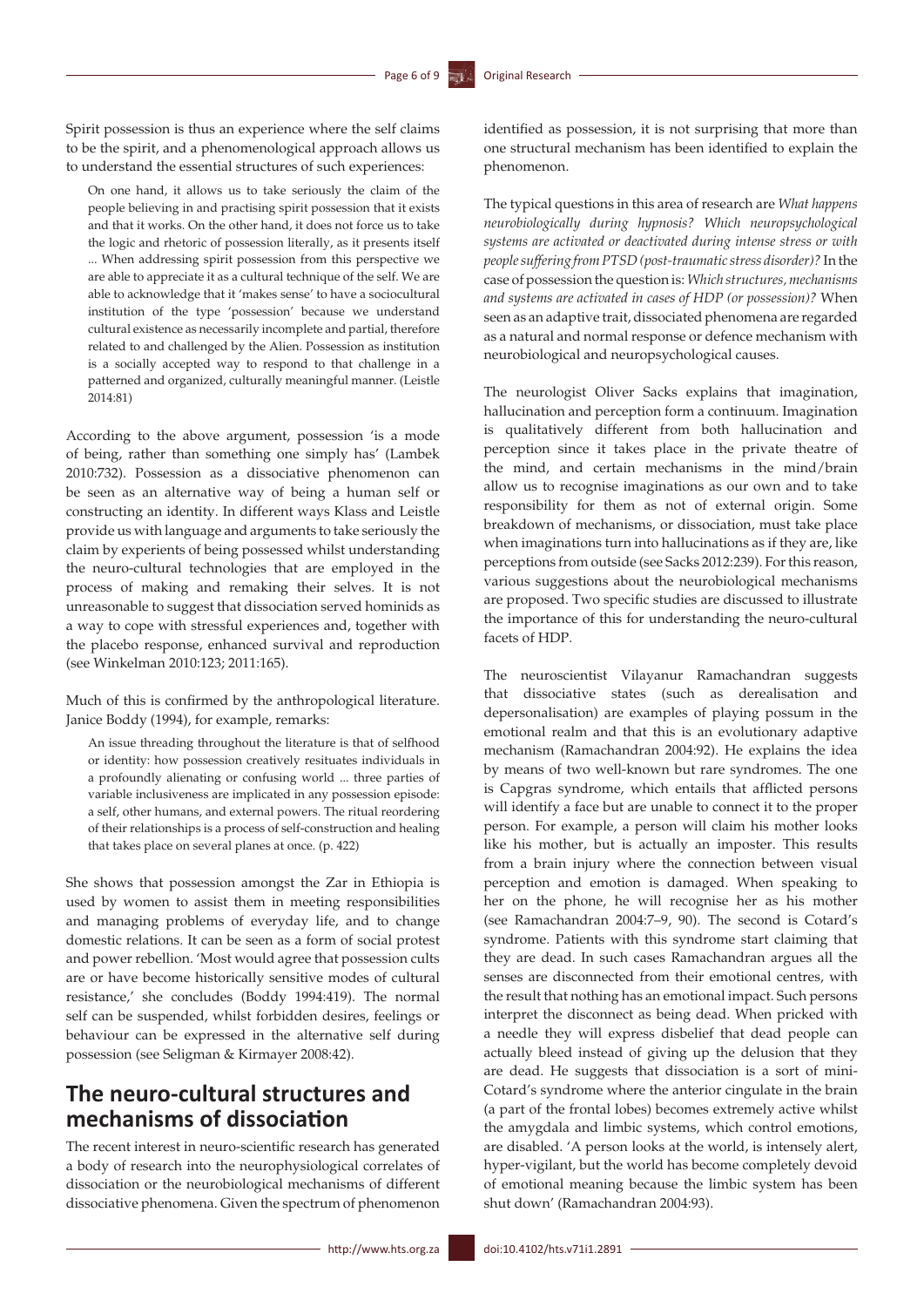In nature, the opossum will play dead when chased by a predator: since most predators do not eat carrion, the possum will survive. Thus, playing possum is used to describe the reaction of losing muscle tone and playing dead. This happens during traumatic and near-danger situations. Ramachandran (2004) argues that the same mechanisms can be triggered by chemical imbalances and other causes.

In a study that offers an overview of such neuro-cultural mechanisms, Seligman and Kirmayer point out that studies of the neurobiology of dissociation show that in stressful and traumatic situations, various autonomic responses (arousal or skin conductance responses, etc.) are activated. Other studies indicate that with hysterical conversion, for example, 'inhibitory activity in the prefrontal cortex disrupts the "emotional tagging" of perceptual and cognitive material by the amygdala and related structures' (Seligman & Kirmayer 2008:46). It has been found that patients with DID (the closest sibling of spirit or demon possession), have significantly smaller volumes of the hippocampus and amygdala (see Seligman & Kirmayer 2008:48). If this is also the case with spirit or demon possessed persons, it might explain why certain individuals and not all persons in particular conditions of fear or trauma or abuse tend to become possessed. The implication is that it is never the *demons* that decide whom to posses; possession is caused by a combination of the person's natural capacity and propensity for dissociation, cultural beliefs about self and identity, social circumstances such as trauma, abuse or oppression and neurobiological predispositions (the volume of the hippocampus and amygdala) that determine which individuals suffer from dissociation.

Such neuro-scientific studies contribute to complexify, but at the same moment to explain possession as normal and natural neuro-cultural mechanisms of the human organism. Much more need to be done to explicate the wide spectrum of possession phenomena in terms of such complex neurocultural processes.

## **Exorcism and adorcism as responses to possession**

Although the focus of this study is on possession, a few remarks about ways of dealing with it have to be made.

Possession, as seen, is a state that can be cultivated or can be the result of uninvited spirits. In cases where invading entities are uninvited, they can either be exorcised or, if considered useful, employed and a relationship with the spirit can be cultivated (see Giles 2004:229; Leistle 2014:77). In the ethnographic record exorcism, expelling or binding the spirit, or adorcism, which refers to coming to terms with and accommodating the spirit, represent contrasting treatments of underlying problems (see Bourguignon 2004b:560, 562; Csordas 1994:176; Lewis 2003:29). Both exorcism and adorcism can thus be considered extended therapeutic processes aimed at addressing the causative problems.

Possession is the symptom, not the problem, and therapeutic processes (exorcism or adorcism) aim to alleviate such problems. It is only, as shown above, in particular traditions that exorcism is consistently and pejoratively employed as a solution to a problem.

Furthermore, it is clear that possession, like all other alternate states of consciousness in cultures where they are cultivated, almost never occur outside of social contexts (see Laughlin 2013:44). In fact, Csordas (1994:224) points out that possession is hardly ever a self-diagnosis. It is usually diagnosed by a healer or the community and treatment, which is not always exorcism, consists of social practices and rituals. Therefore both exorcism and adorcism are also community processes that take place within cultural settings and are constituted by the expectations, relationships and values of particular communities. Such processes most often consist of ritual practices and social engagements. For example, from the anthropological record it is clear that most demons resist exorcism. Goodman and Josephson point out: 'It may not be until after many sessions of exorcism ... that they announce their time or conditions for leaving' (Goodman & Josephson 2004:76).

### **Concluding remarks and a way forward**

In conclusion two remarks can be made. The first is that dissociative phenomena, of which spirit or demon possession seems to be a clear instance, are complex neuro-psychosocio-cultural phenomena. Despite local explanations and subjective experiences of demon or spirit possession or dissociated identity, scholars over a wide spectrum are today recognising the need for an integrative perspective of these complex phenomena. It is no longer responsible to speak about these phenomena merely from the experients' point of view. As dissociative phenomena, possessions are instances of complex human processes that involve neurobiological, cognitive and cultural structures and mechanisms. It is the value of a comparative and cross-cultural approach that allows us to see possession as another version of  $HDP - or$ , as it were, as a way of producing selves in settings where they are disvalued or abused. They are normal and natural processes of the human nervous system embodied in particular cultural settings.

Secondly, two traditions have consistently and successfully succeeded in presenting demon possession as something negative, if not pathological, something to be resisted, if not exterminated. In such settings possession is seen as the problem instead of the symptom of other problems. These traditions are the Christian tradition and the Western psychiatric tradition: possession is a problem or disease; exorcism is the solution or cure. In most other traditions, possession is the symptom of other problems; exorcism or adorcism is the therapy. One of them, namely the psychiatric tradition, is earnestly re-evaluating and altering its position. What about the other tradition?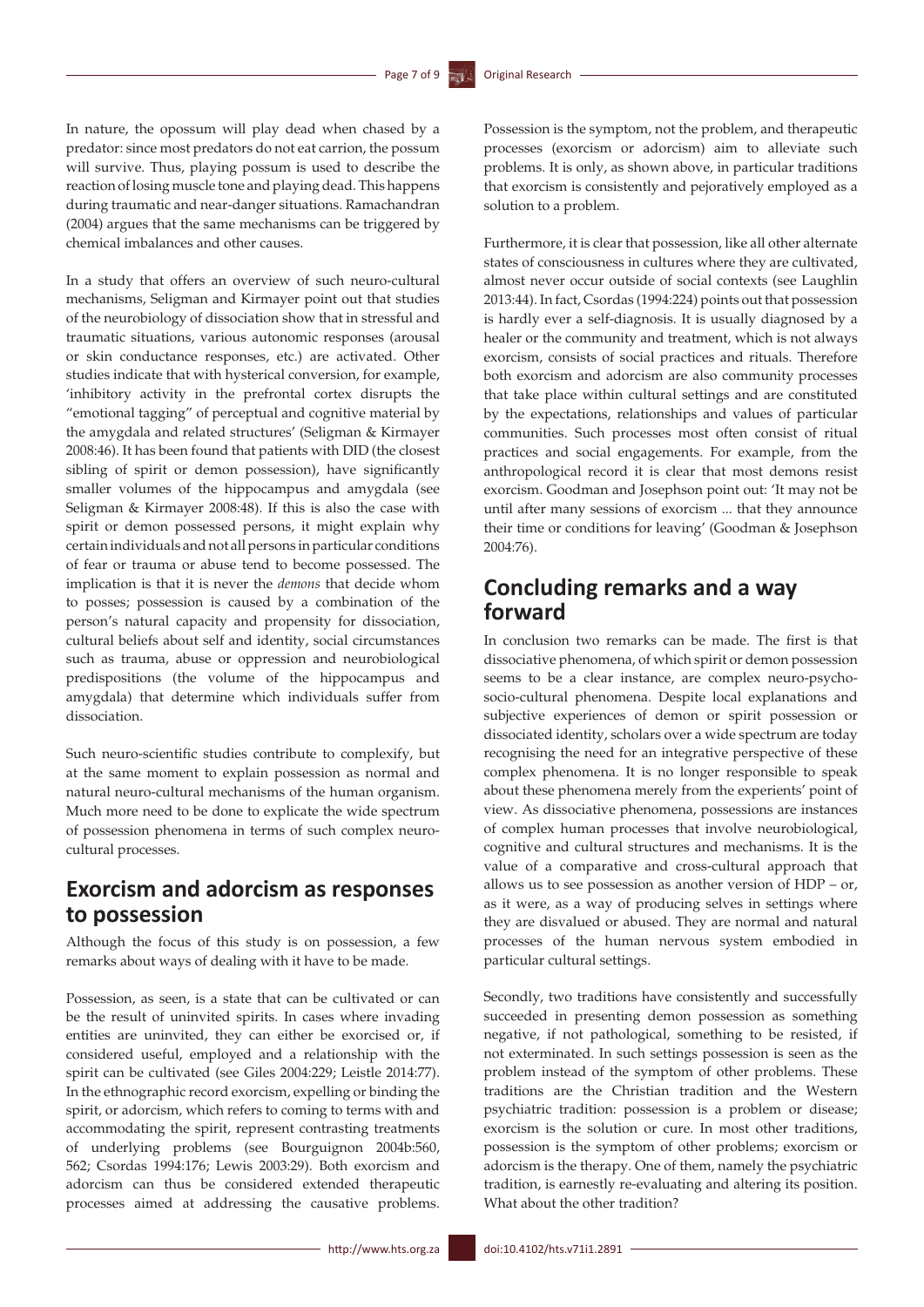That finally brings me to the two examples I started with. The first one is the growing exorcism industry in Southern Africa. I know of no extensive fieldwork study of spirit or demon possession in contemporary Christian congregations. However, it is apparent that the focus is on exorcism as the solution to a 'problem'. From existing research it is not apparent what rewards or prestige there might be in becoming possessed or undergoing an exorcism in these settings. Within the problem-solution framework, exorcism is seen as the divine cure. However, as is the case in most ethnographic examples, the exorcists are mostly male, the possessed mainly female. If these possessions are an expression of abuse or exploitation or power inequalities in society, then serious questions should be asked about the practice as such. Are the victims punished twice, once through abuse or marginalisation and then through exorcism? Is exorcism in these contexts a continuation of unequal power relations and a pious perpetuation of exploitation? Is it possible that the growth in the exorcism industry is a sad reflection on a practice in emerging forms of Christianity that is creating its own victims (and keeping them subordinate)?

The second example concerns the role and function of Jesus' exorcisms in perpetuating the practice of exorcism as a divine tool against possession. As scholars of history, we should constantly rethink the categories and solutions we offer for the historical cases we investigate. In all three trends mentioned above, exorcism is hailed as a replicable practice without any regard for the causes of possession or a clear distinction between possession as a label and possession as a condition. In fact, all three positions operate uncritically within the framework of possession as the problem and exorcism as the solution or cure. Furthermore, the exorcism stories are followed uncritically and the practice (although seen as three distinct entities), is hailed as praiseworthy (promoting Gods kingdom, imperial resistance or spiritual therapy respectively). But possession (not exorcism) as instances of human dissociative phenomena is a way of coping with problems and resisting oppression and exploitation.

Enough has been said about the ethnocentrism of the third trend which sees possession as instances of psychiatric syndromes. But what about the view that exorcism is celebrated as imperial resistance? The irony is that possession, not exorcism, is a form of resistance. If possession is regarded as a form of bodily protest and resistance against oppression, the Beelzebul demoniac (and not his exorcism) was challenging Roman imperial power. Exorcism that resists or denies possession can be a form of exploitation and continued oppression of those protesting bodily (not verbally) against their fate.

Admittedly, there is almost no data to rely on and too little evidence to ask the questions that need to be asked about the possessions and exorcisms reported in the Gospels. However, based on comparative studies, we can do a few things. One is to distinguish clearly between possessions as dissociative phenomena and possession as a label for other conditions. Another is to question or at least problematise the pathologising of demon possession that emerged from the Judaeo-Christian tradition. Lastly, we need to question exorcism as a cure for a possession problem when possession is merely a symptom. Are we addressing the real problems? Do we as historians uncritically perpetuate the oppressive voice of our sources instead of analysing them for what they contain about the human condition? Does the general positive portrayal of Jesus as exorcist perhaps contribute to an on-going form of exploitation that needs a careful and culture critical re-evaluation as a religious or pious practice? Perhaps the time has come to say farewell to the age-old practice of exorcism and to start understanding the human plight that underlies its origin, namely, possession.

### **Acknowledgements**

Financial assistance through the National Research Foundation-rated researchers incentive funding is gratefully acknowledged. All views expressed in the article are that of the author.

#### **Competing interests**

The author declares that he has no financial or personal relationships which may have inappropriately influenced him in writing this article.

### **References**

- American Psychiatric Association, 2000, *Diagnostic and Statistical Manual of Mental Disorders IV TR*, Arlington.
- Berenbaum, H., Kerns, J. & Raghavan, C., 2000, 'Anomalous experiences, peculiarity, and psychopathology', in E. Cardeña, S.J. Lynn & S. Krippner (eds.), *Varieties of anomalous experience: Examining the scientific evidence*, pp. 25–46, American Psychological Association, Washington, DC.<http://dx.doi.org/10.1037/10371-001>
- Blackburn, B.L., 1994, 'The Miracles of Jesus', in B. Chilton & C.A. Evans (eds.), *Studying the historical Jesus: Evaluations of the state of current research*, pp. 353−394, Brill, Leiden.
- Boddy, J., 1994, 'Spirit possession revisited: Beyond instrumentality', *Annual Review of Anthropology* 23, 407–434. [http://dx.doi.org/10.1146/annurev.](http://dx.doi.org/10.1146/annurev.an.23.100194.002203) [an.23.100194.002203](http://dx.doi.org/10.1146/annurev.an.23.100194.002203)
- Bourguignon, E., 1968, 'World distribution and patterns of possession states', in R. Prince (ed.), *Trance and possession states*, p. 334, Burke Memorial Society, Montreal.
- Bourguignon, E., 1989, 'Multiple personality, possession trance, and the psychic unity of mankind', *Ethos* 17(3), 371–384. [http://dx.doi.org/10.1525/](http://dx.doi.org/10.1525/eth.1989.17.3.02a00050) [eth.1989.17.3.02a00050](http://dx.doi.org/10.1525/eth.1989.17.3.02a00050)
- Bourguignon, E., 1992, 'The DSM-IV and cultural diversity', *Transcultural Psychiatric Research Review* 29, 64–114. <http://dx.doi.org/10.1177/136346159202900406>
- Bourguignon, E., 2004a, 'Possession and trance', in C.R. Ember & M. Ember (eds.), *Encyclopedia of medical anthropology: Health and illness in the world's cultures,*  Springer Science, New York, NY, vol. 1, pp. 137–145. [http://dx.doi.org/10.1007/0-](http://dx.doi.org/10.1007/0-387-29905-X_15) [387-29905-X\\_15](http://dx.doi.org/10.1007/0-387-29905-X_15)
- Bourguignon, E., 2004b, 'Suffering and healing, subordination and power: Women and possession trance', *Ethos* 32(4), 557–574. [http://dx.doi.org/10.1525/](http://dx.doi.org/10.1525/eth.2004.32.4.557) [eth.2004.32.4.557](http://dx.doi.org/10.1525/eth.2004.32.4.557)
- Capps, D., 2008, *Jesus the village psychiatrist*, Westminster John Knox, Louisville, KY/London.
- Cardeña, E., 2011, 'Altered consciousness in emotion and psychopathology', in E. Cardeña & M. Winkelman (eds.), *Altering consciousness: Multidisciplinary perspectives*, Vol 2: *Biological and psychological perspectives* pp. 281–299, Praeger, Santa Barbara, CA/Denver, CO/Oxford.
- Cohen, E., 2008a, 'What is spirit possession? Defining, comparing, and explaining two possession Forms', *Ethnos* 73(1), 1–25. [http://dx.doi.](http://dx.doi.org/10.1080/00141840801927558) [org/10.1080/00141840801927558](http://dx.doi.org/10.1080/00141840801927558)
- Cohen, E. & Barrett, J., 2008b, 'When minds migrate: Conceptualizing spirit possession', *Journal of Cognition and Culture* 8(1), 23–48. [http://dx.doi.](http://dx.doi.org/10.1163/156770908X289198) [org/10.1163/156770908X289198](http://dx.doi.org/10.1163/156770908X289198)

Crossan, J.D., 1994, *Jesus: A revolutionary biography*, Harper, San Francisco, CA.

Csordas, T.J., 1994, *The sacred self: A cultural phenomenology of charismatic healing*, University of California Press, Berkeley, CA/Los Angeles, CA/London.